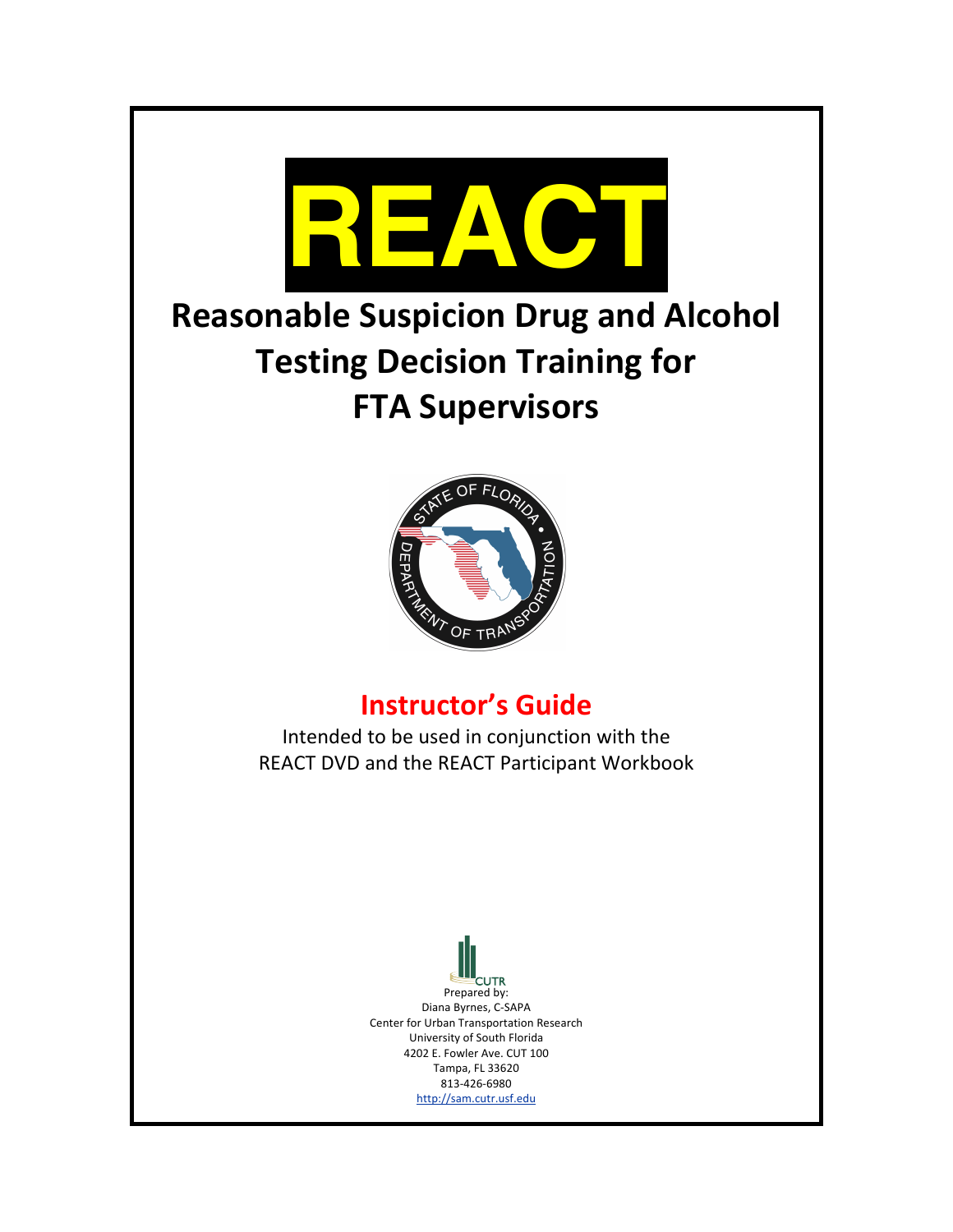#### **Welcome to REACT!**

This training program is an interactive, instructor led training program. The REACT DVD, Instructor's Guide and Participant Workbook, when used as instructed, will meet the FTA requirement for supervisory training in reasonable suspicion testing referrals.

The REACT program consists of a series of video segments that you will be showing to the class. The video will prompt you to pause after each segment, so that participants can complete a written exercise in the participant's workbook, independently. Once the participants have completed the exercise, you will then review the correct responses with the class or lead a discussion on the segment topic, before proceeding to the next video segment.

You should arrange to hold this training in a classroom setting with suitable writing surfaces, appropriate lighting and equipment that will enable you to project a video (DVD) on a large screen--- such as a laptop and LCD projector/screen or a DVD player that is connected to a large screen television.

On the day of your training class, prepare your training room by setting out a Participant Workbook and a pen and pencil at each chair. Ensure that you have a watch or clock available in your training room, so that you may follow the recommended time frames for the completion of the exercises.

#### A few days in advance of the training class:

- 1. Download the following items from the FDOT Substance Abuse Management website: (http://sam.cutr.usf.edu). These items can be found on the "Training Tools" page under the heading REACT:
	- A REACT Participant Workbook for each attendee (best if printed in color).
	- The "sign in" sheet to record attendance
	- The certificate template
	- A reasonable suspicion documentation form (or use your own)
- 2. Carefully read through this Instructor's Guide and familiarize yourself with your role as the class instructor.
- 3. Prepare a training certificate for each participant.
- 4. Enter the employer specific information in Exercise 5, on page 17 of this Instructor's Guide.
- 5. Before the participants arrive to the classroom: Insert the REACT DVD into a compatible DVD player or laptop. Begin playing the video. (You will hear information intended only for you, the Instructor). Adjust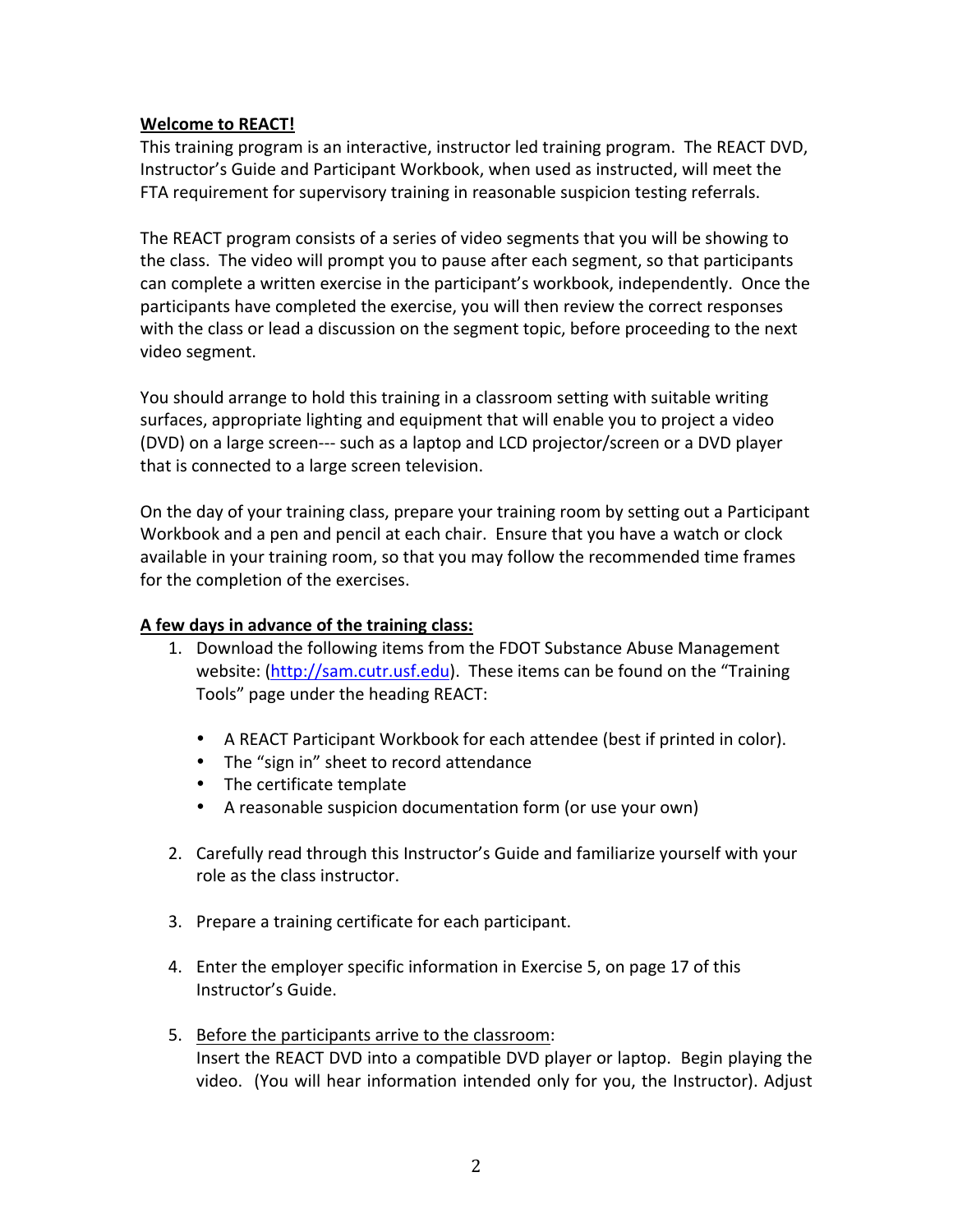the volume to an appropriate level for the class and then cue (pause) the video to the REACT title screen.

- 6. Once the participants arrive, welcome them to the class and briefly describe the agenda of the training. Explain that they will be viewing segments of video and then completing workbook exercises after each segment. Let the participants know that you will be reviewing the correct responses to each exercise.
- 7. Turn the participant's attention to the Glossary of Terms located on the last page of the Participant Workbook and on the last page of this Instructor's Guide. Read through the glossary of terms to ensure that participants understand the vocabulary that will be used throughout the training series. Allow 10 minutes for this activity.
- 8. Begin playing the video (note, you may wish to dim lighting while playing the video and then raise lighting for the completion of the exercises).

Pause the video when instructed to do so by the on-screen prompts. Follow the instructions on the next page for Exercise 1.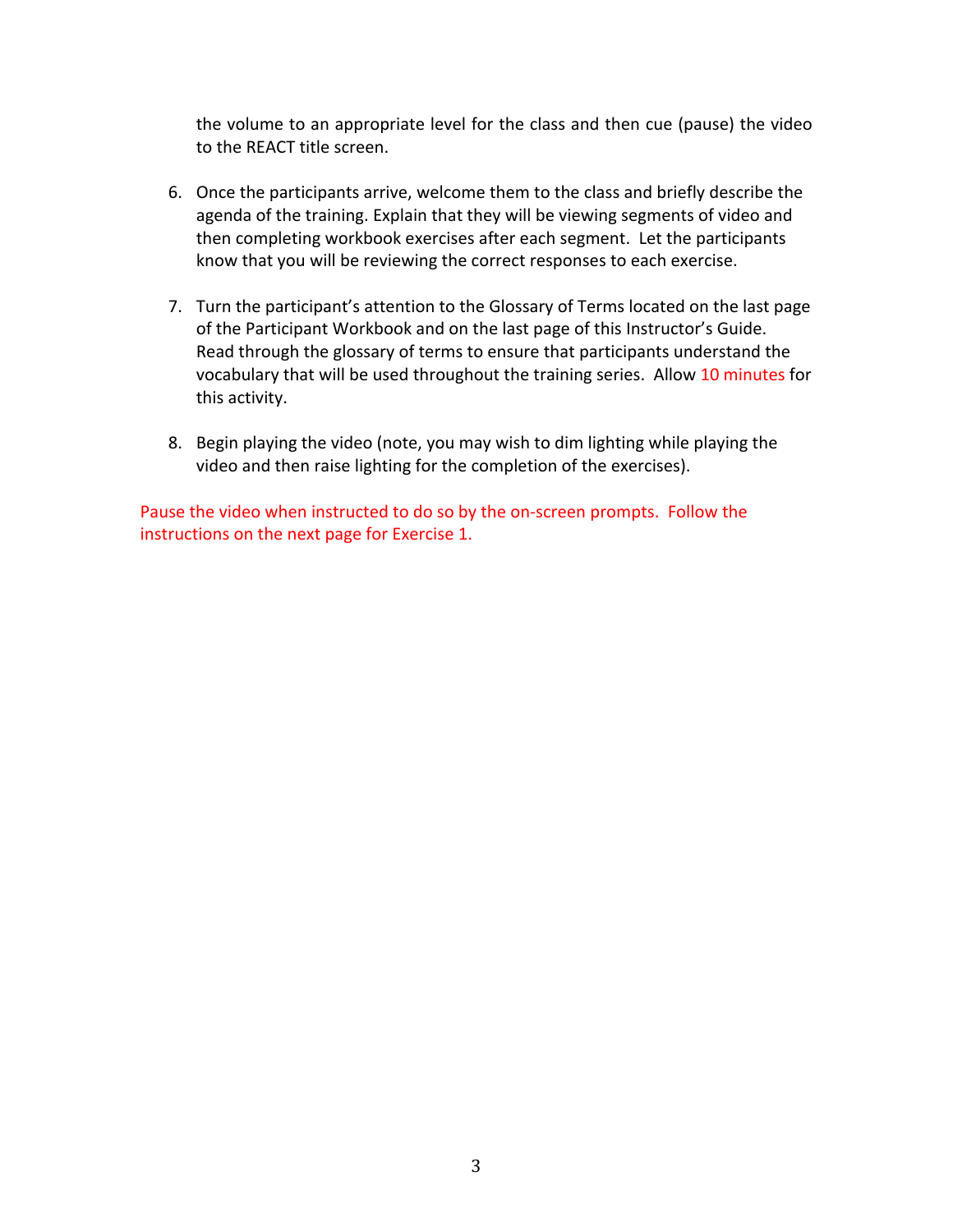Direct the participants to complete Exercise 1 in the Participant Workbook. Allow the participants 10 minutes to accomplish this exercise. Once participants have completed the exercise, begin to review the correct answers to the true and false questions as provided below. Read each statement below and then each correct response, including the elaboration provided. Allow an additional 10 minutes for the review activity, for a total of 20 minutes for this exercise.

#### #1: Anyone who holds the job title of "supervisor" is permitted to make Reasonable **Suspicion testing referrals.**

FALSE. Any company official can make referrals, as long as he or she has received the required training from his or her current employer. Job title is not relevant.

#### **#2:))Supervisors)must)be)able)to)determine)which)prohibited)substance)an)employee)** is using before referring that employee for testing.

FALSE. Supervisors are not required to determine the substance an employee may be using.

#### #3: Contemporaneous means "in that moment." Testing referrals must be made using **contemporaneous)observations.**

TRUE. Past observations are not relevant.

#### #4: A supervisor must be able to make specific observations about an employee's appearance, behavior, speech, or body odor before making a testing referral.

TRUE. The supervisor must be able to identify specific observations, such as slurred speech or dilated pupils.

#### #5: MDMA, or "Ecstasy," as it is commonly known, is a prohibited substance.

TRUE. Ecstasy is part of the Amphetamines DOT drug testing classification.

#### **#6:))Medical)marijuana)is)not)prohibited)because)it)is)prescribed)by)a)physician.**

FALSE. The U.S. Department of Transportation prohibits the use of marijuana in any form by safety-sensitive employees.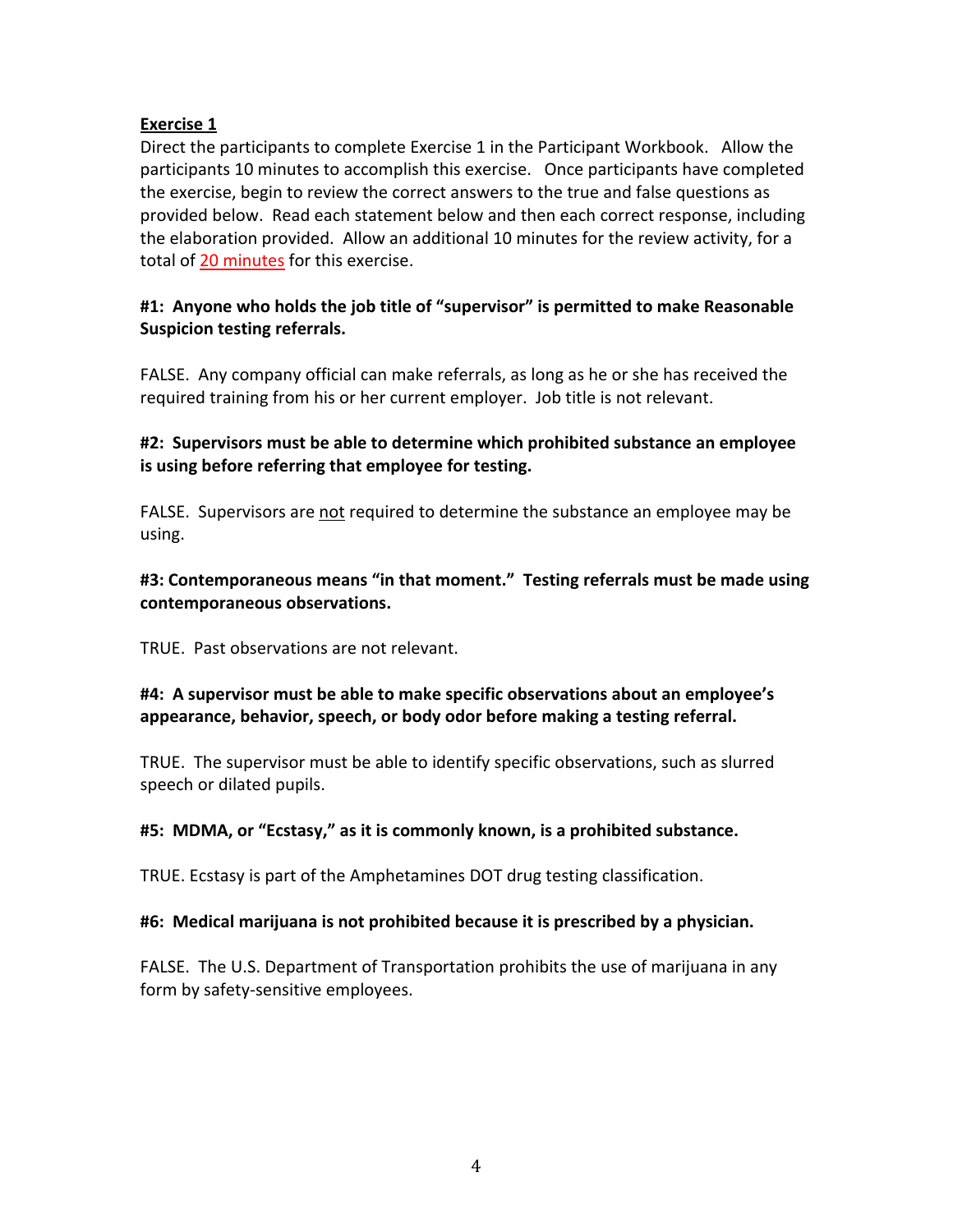#### #7: Cocaine paraphernalia commonly includes all of the following: razor blades, rolling papers, cut straws.

FALSE. Although razor blades and cut straws are common paraphernalia associated with cocaine; rolling papers are commonly associated with marijuana use.

#### **#8: Some opiates are legally prescribed.**

TRUE. Tylenol with codeine is an example of a physician-prescribed opiate. If an employee is consuming a legally prescribed opiate, he or she will be given the opportunity to provide this information to the Medical Review Officer following testing.

#### **#9:)Heroin)is)an)illegal)opiate.**

TRUE.

#### #10: PCP comes in liquid form but also can be in pill form.

TRUE. Phencyclidine, also known as PCP, comes in a variety of forms.

# #11: If an employee has been acting strangely for the last few days, you need to send him for testing as soon as possible.

FALSE. Unless you can make specific and contemporaneous observations regarding the employee's appearance, behavior, speech, or body odor, you do not have cause to send the employee for testing.

# **#12:))You)notice)that)an)employee)has)dilated)pupils)and)bloodshot)eyes,)and)you)** detect a faint smell of marijuana on his clothing. You should promptly refer him for **Reasonable Suspicion testing.**

TRUE. These observations are specific and contemporaneous (happening now); this is cause for a testing referral.

# **#13:)It)would)be)appropriate)to)refer)an)operator)for)Reasonable)Suspicion)testing)** after receiving a phone tip from a passenger stating that the operator was driving **erratically.**

FALSE. Supervisors must make testing referrals based only on specific and contemporaneous observations that they personally have made. When passengers or fellow employees give supervisors information, the claim should be investigated but a referral for testing must not be based solely on the third-party information.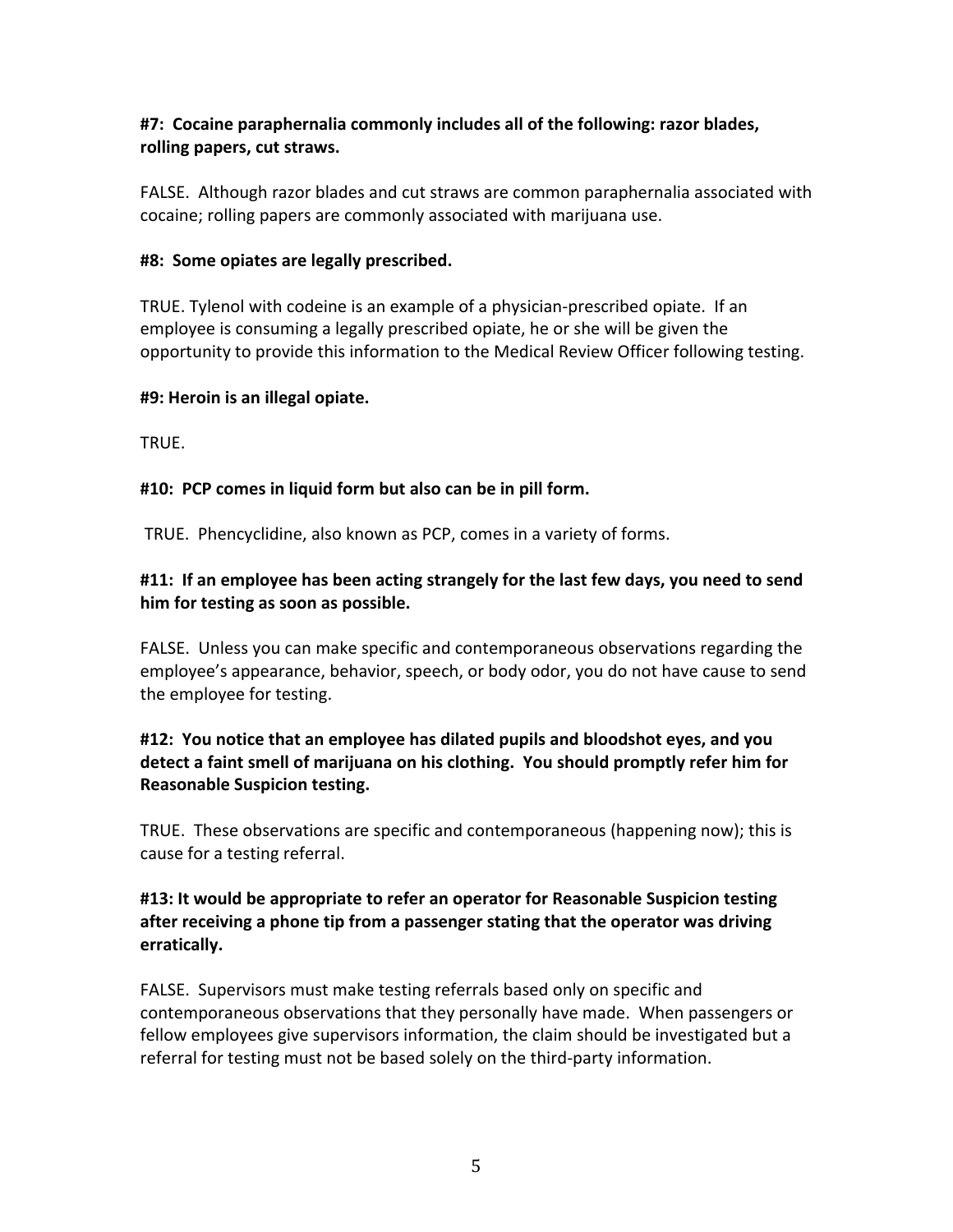#### **#14:))An)employee)who)unknowingly)consumes)marijuana)in)homemade)brownies)has) a)legitimate)explanation)for)testing)positive)for)marijuana.**

FALSE. Marijuana in any form is prohibited. Employees are cautioned to never consume anything that could contain marijuana or any THC product.

#### **#15:)Ecstasy)is)both)a)central)nervous)system)stimulant)and)a)psycho]active)drug.**

TRUE.

#### #16: Dispatchers are not eligible to make Reasonable Suspicion testing referrals because they are not direct supervisors of operators or mechanics.

FALSE. Dispatchers, or any other agency employee who has received training that meets the FTA training requirements for Reasonable Suspicion can make testing referrals. Job titles and positions are not relevant.

#### #17: Trained Supervisors need concrete proof of prohibited drug use in order to refer an employee for testing.

FALSE. Supervisors need only have a "reasonable suspicion" based on the specific and contemporaneous observations they have made concerning an employee's appearance, behavior, speech, or body odor.

#### #18: PCP is the most widely used illegal drug in today's society.

FALSE. PCP use is rare; marijuana continues to be the most widely used illegal drug in today's society.

#### #19: Drug users can create makeshift pipes out of common everyday items such as soda cans, apples, and aluminum foil.

TRUE.!

# #20: Ecstasy is known as the "hug drug" due to the profoundly positive feelings and empathy for others that users experience when taking the drug.

TRUE.

Resume the video after you have reviewed the answers to Exercise 1. Pause the video again, when instructed to do so for Exercise 2.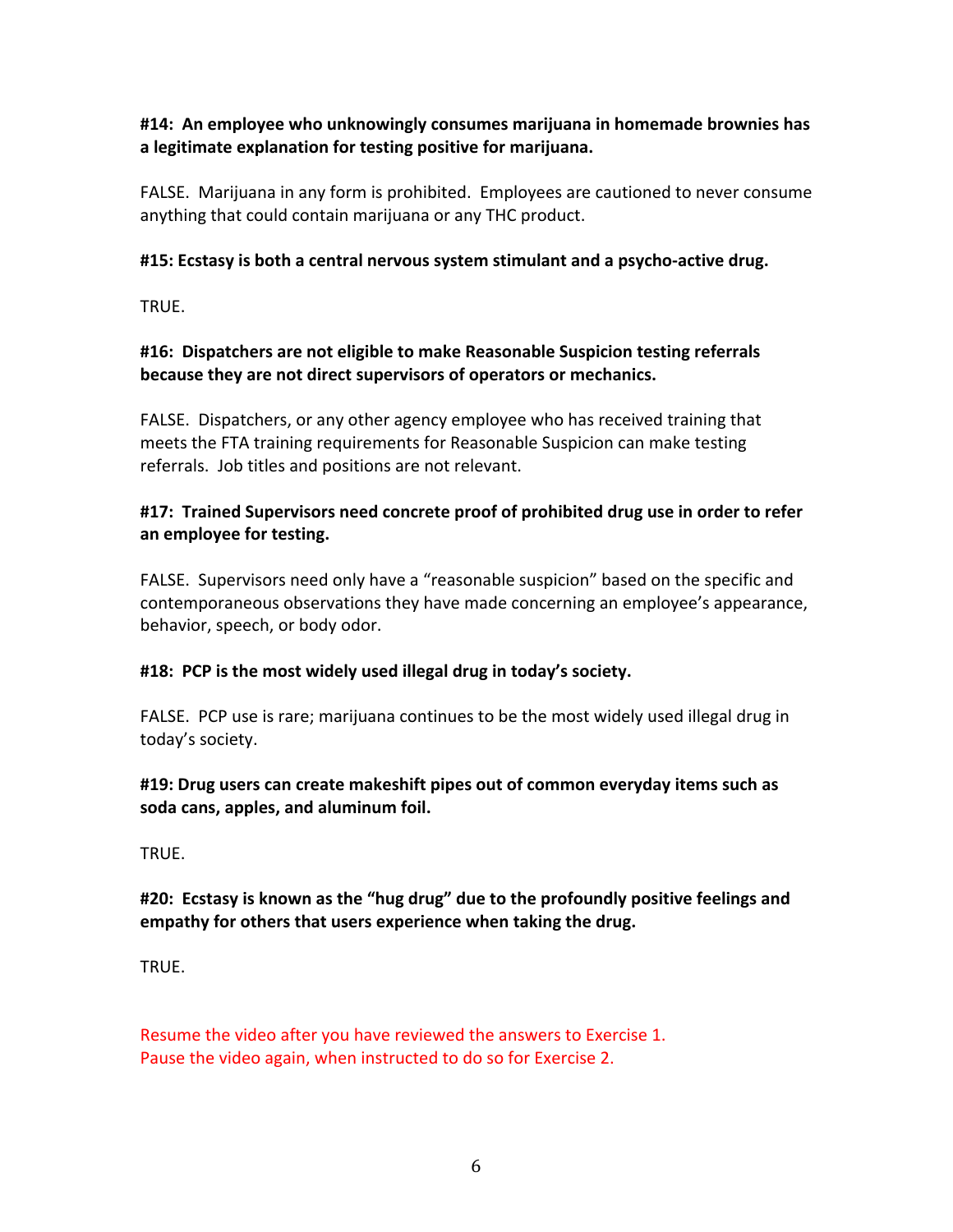Direct the participants to the charts on page 7 of their workbook (page 8 of this guide). There is a separate chart for men and women. Explain that for the purposes of these charts, "one drink" is equated to a 12-ounce beer, or a 5-ounce glass of wine or 1 ounce of liquor; many alcoholic beverages have higher alcohol content than others and these levels are based on an average alcohol content of each of the beverage types listed.

Ask the participants to then use the appropriate chart to complete Exercise 2 on page 8 of their workbook.

This is what they will be completing:

- 1) Determine the number of alcoholic beverages that would produce a BAC of 0.04 based on the participant's specific gender and weight. This is the concentration level that would be considered a "positive" test result under USDOT regulations.
- 2) Determine the number of alcoholic beverages that would produce a BAC of 0.08, based on the participant's specific gender and weight. This is the BAC level that would be "over the legal limit" in all 50 states.

After they have entered their findings on page 8 of their workbook, encourage the participants to share their findings with the group. Discuss your own results, to increase the level of participation (if needed). Address the differing findings. Emphasize that impairment begins at 0.02 BAC.

Sharing this information with the class demonstrates that gender and weight play a role, but often times the amount of alcohol that produces a "positive" result is less than assumed.

Allow 10 minutes for this activity and group discussion.

Resume the video after Exercise 2 (the discussion) is completed. Pause the video again, when instructed to do so for Exercise 3.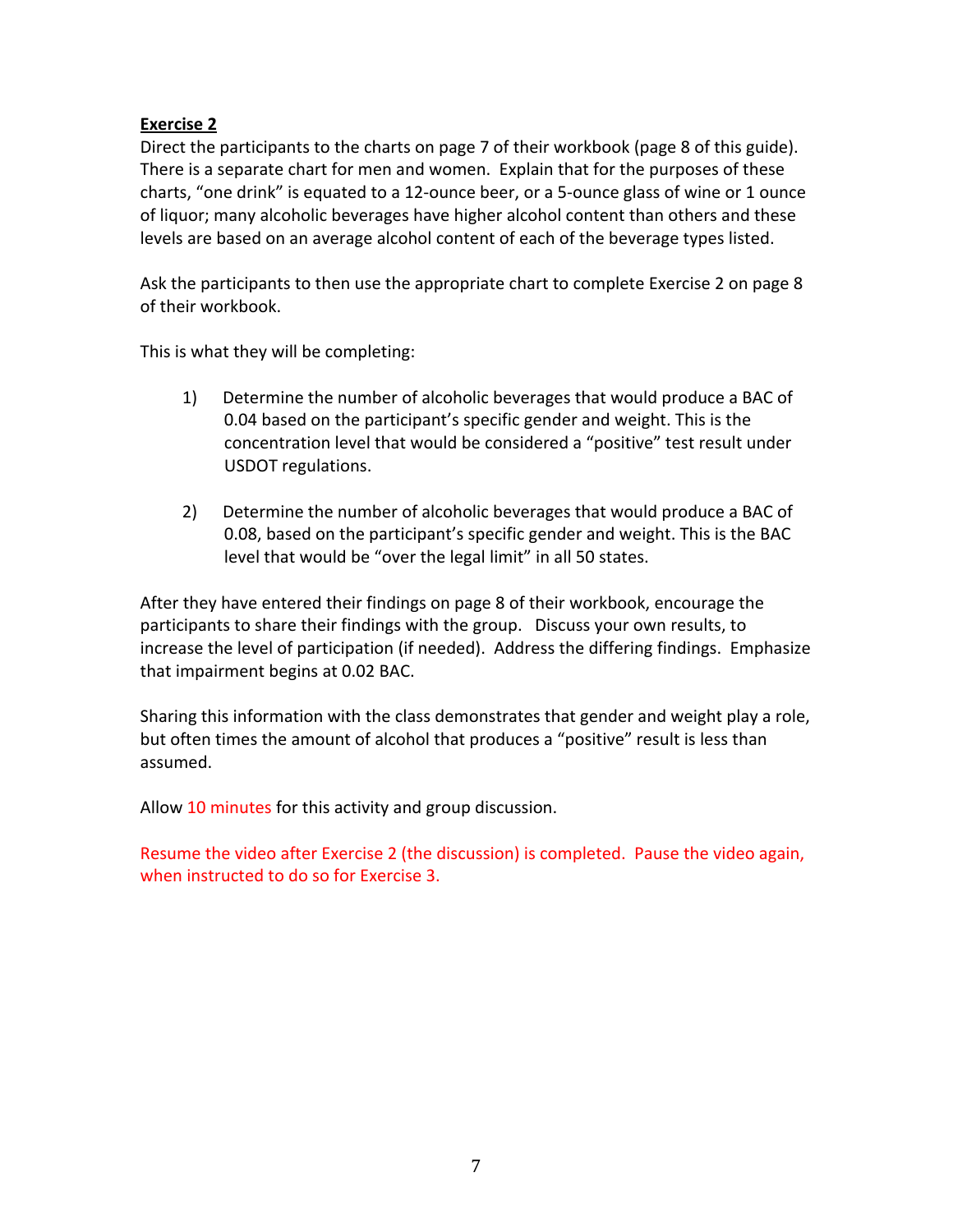# **NOTE: These Charts are enlarged in the Participant Workbook, they are shown here** for reference purposes.

|                | Women's Blood Alcohol Level Estimation Chart |      |              |                                             |          |          |          |              |          |                       |
|----------------|----------------------------------------------|------|--------------|---------------------------------------------|----------|----------|----------|--------------|----------|-----------------------|
|                |                                              |      |              | <b>Approximate Blood Alcohol Percentage</b> |          |          |          |              |          |                       |
| <b>Drinks</b>  | <b>Body Weight in Pounds</b>                 |      |              |                                             |          |          |          |              |          |                       |
|                | 90                                           | 100  | 120          | 140                                         | 160      | 180      | 200      | 220          | 240      |                       |
|                |                                              |      |              |                                             |          |          |          |              |          | <b>Only Safe</b>      |
| $\mathbf{0}$   | $\bf{0}$                                     | 0    | $\mathbf{0}$ | $\bf{0}$                                    | $\bf{0}$ | $\bf{0}$ | $\bf{0}$ | $\mathbf{0}$ | $\bf{0}$ | <b>Driving Limit</b>  |
|                |                                              |      |              |                                             |          |          |          |              |          | Impairment            |
| 1              | 0.05                                         | 0.05 | 0.04         | 0.03                                        | 0.03     | 0.03     | 0.02     | 0.02         | 0.02     | Begins                |
|                |                                              |      |              |                                             |          |          |          |              |          | <b>Driving Skills</b> |
|                |                                              |      |              |                                             |          |          |          |              |          | Impaired              |
|                |                                              |      |              |                                             |          |          |          |              |          |                       |
|                |                                              |      |              |                                             |          |          |          |              |          |                       |
| $\overline{2}$ | 0.1                                          | 0.09 | 0.08         | 0.07                                        | 0.06     | 0.05     | 0.05     | 0.04         | 0.04     |                       |
| 3              | 0.15                                         | 0.14 | 0.11         | 0.1                                         | 0.09     | 0.08     | 0.07     | 0.06         | 0.06     | Possible              |
| 4              | 0.2                                          | 0.18 | 0.15         | 0.13                                        | 0.11     | 0.1      | 0.09     | 0.08         | 0.08     | Criminal              |
| 5              | 0.25                                         | 0.23 | 0.19         | 0.16                                        | 0.14     | 0.13     | 0.11     | 0.1          | 0.09     | Penalties             |
|                |                                              |      |              |                                             |          |          |          |              |          | Legally               |
|                |                                              |      |              |                                             |          |          |          |              |          | Intoxicated           |
| 6              | 0.3                                          | 0.27 | 0.23         | 0.19                                        | 0.17     | 0.15     | 0.14     | 0.12         | 0.11     |                       |
| 7              | 0.35                                         | 0.32 | 0.27         | 0.23                                        | 0.2      | 0.18     | 0.16     | 0.14         | 0.13     |                       |
| 8              | 0.4                                          | 0.36 | 0.3          | 0.26                                        | 0.23     | 0.2      | 0.18     | 0.17         | 0.15     | Criminal              |
| 9              | 0.45                                         | 0.41 | 0.34         | 0.29                                        | 0.26     | 0.23     | 0.2      | 0.19         | 0.17     | Penalties             |
| 10             | 0.51                                         | 0.45 | 0.38         | 0.32                                        | 0.28     | 0.25     | 0.23     | 0.21         | 0.19     | <b>Possible Death</b> |

|                                          |                              |          | <b>Approximate Blood Alcohol Percentage</b> |                |              |              |              |               |                |
|------------------------------------------|------------------------------|----------|---------------------------------------------|----------------|--------------|--------------|--------------|---------------|----------------|
|                                          | <b>Body Weight in Pounds</b> |          |                                             |                |              |              |              | <b>Drinks</b> |                |
|                                          | 240                          | 220      | 200                                         | 180            | 160          | 140          | 120          | 100           |                |
| <b>Only Safe</b><br><b>Driving Limit</b> | $\bf{0}$                     | $\theta$ | $\theta$                                    | $\overline{0}$ | $\mathbf{0}$ | $\mathbf{0}$ | $\mathbf{0}$ | $\theta$      | $\overline{0}$ |
| Impairment<br><b>Begins</b>              | 0.02                         | 0.02     | 0.02                                        | 0.02           | 0.02         | 0.03         | 0.03         | 0.04          | 1              |
| <b>Driving Skills</b><br>Impaired        |                              |          |                                             |                |              |              |              |               |                |
|                                          | 0.03                         | 0.03     | 0.04                                        | 0.04           | 0.05         | 0.05         | 0.06         | 0.08          | 2              |
|                                          | 0.05                         | 0.05     | 0.06                                        | 0.06           | 0.07         | 0.08         | 0.09         | 0.11          | 3              |
| Possible                                 | 0.06                         | 0.07     | 0.08                                        | 0.08           | 0.09         | 0.11         | 0.12         | 0.15          | 4              |
| Criminal                                 | 0.08                         | 0.09     | 0.09                                        | 0.11           | 0.12         | 0.13         | 0.16         | 0.19          | 5              |
| Penalties                                | 0.09                         | 0.1      | 0.11                                        | 0.13           | 0.14         | 0.16         | 0.19         | 0.23          | 6              |
| Legally<br>Intoxicated                   |                              |          |                                             |                |              |              |              |               |                |
|                                          | 0.11                         | 0.12     | 0.13                                        | 0.15           | 0.16         | 0.19         | 0.22         | 0.26          | $\overline{7}$ |
| Criminal                                 | 0.13                         | 0.14     | 0.15                                        | 0.17           | 0.19         | 0.21         | 0.25         | 0.3           | 8              |
| Penalties                                | 0.14                         | 0.15     | 0.17                                        | 0.19           | 0.21         | 0.24         | 0.28         | 0.34          | 9              |
| <b>Possible Death</b>                    | 0.16                         | 0.17     | 0.19                                        | 0.21           | 0.23         | 0.27         | 0.31         | 0.38          | 10             |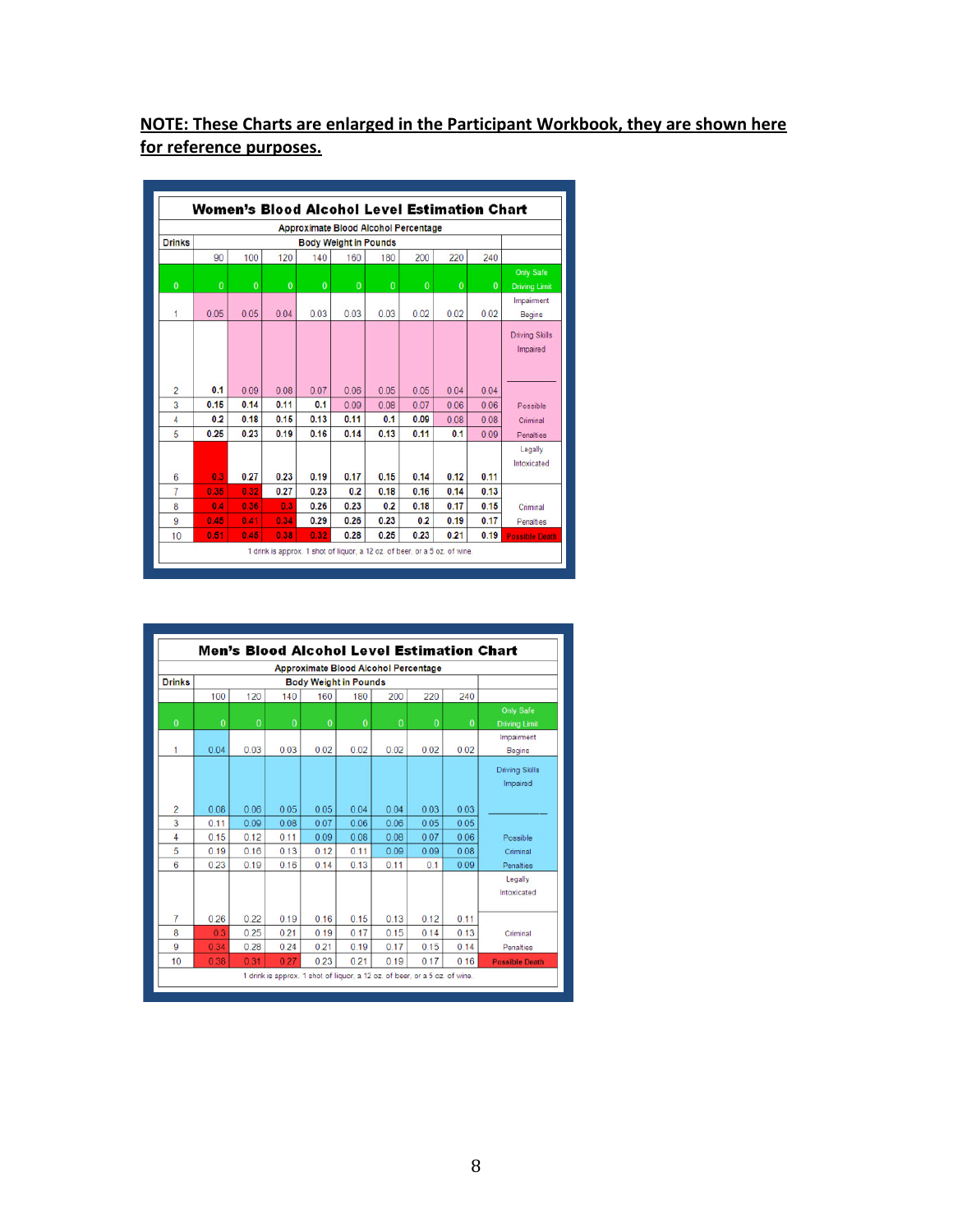Direct the participants to complete Exercise 3 in the Participant Workbook. Allow the participants 15 minutes to accomplish this exercise. Once participants have completed the exercise, begin to review the correct answers as provided below. Allow for a total of 30 minutes, including review. Resume video after the review of Exercise 3.

#### #1: Safety-sensitive employees can consume cough medicine that contains alcohol during the workday, as long as the employee has a doctor's prescription for the **medicine.**

FALSE. Alcohol in any form is prohibited to be consumed within 4 hours of the performance of safety-sensitive duties or while on call for duty.

#### #2: An individual's visual acuity and peripheral vision can begin to be affected at a BAC level of 0.04.

TRUE.!

# #3. A total of 27% of work-related injuries are alcohol related.

False. Statistics show that approximately 47% of work-related injuries are related to the consumption of alcohol.

# #4: Safety-sensitive employees can be tested for alcohol misuse at any time while on **duty.**

FALSE. Safety-sensitive employees can be tested for alcohol misuse just before, during, or just after the performance of safety-sensitive duties.

# #5: An employee who is misusing alcohol may conceal alcohol in a variety of **containers,)such)as)a)soda)can)or)coffee)mug**.

TRUE.!

#6: Alcohol is metabolized by the body at a rate of about one drink per hour.

TRUE.

# #7: It is permissible for a safety-sensitive employee to ingest mouthwash that contains alcohol while on duty.

FALSE. Any form of alcohol is prohibited from being consumed while on duty. (Rinsing with mouthwash is not the same as ingesting mouthwash).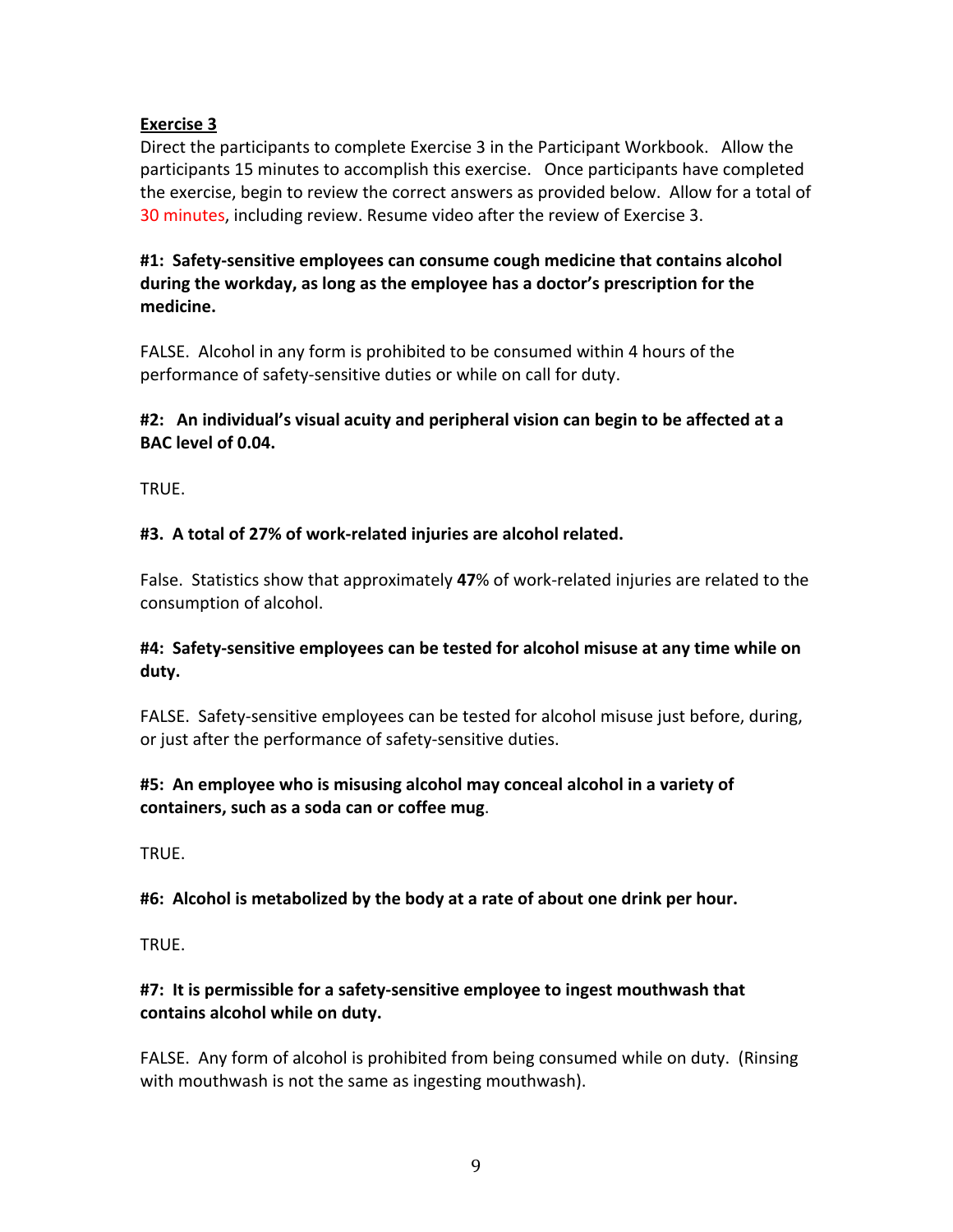#### #8: An employee with a BAC of 0.03 is required to be removed from safety-sensitive duty for 4 hours.

FALSE. An employee with a BAC of greater than 0.02 but less than 0.04 is required to be removed from safety-sensitive duty for at least 8 hours or until the employee produces a result of less than 0.02 BAC when tested.

# #9: An employee who frequently calls in sick on Monday mornings is probably misusing alcohol and should be referred for Reasonable Suspicion testing.

EALSE. Only an employee who exhibits specific signs and symptoms of probable alcohol misuse should be referred for testing. Performance indicators should be considered only when combined with specific, contemporaneous signs and symptoms.

**#10:))While)speaking)with)an)employee)regarding)a)change)in)scheduling,)you)detect)a)** slight odor of alcohol coming from the employee's breath. The employee also appears to be confused and is unable to communicate effectively. It would be appropriate to refer the employee for Reasonable Suspicion testing based on these observations.

TRUE. It would be appropriate to refer the employee for Reasonable Suspicion testing based on these observations.

# #11. Excessive alcohol consumption accounts for the leading cause of life-style related deaths in our country.

Excessive alcohol consumption is the third leading cause of lifestyle related deaths.

# #12: Safety-sensitive employees cannot consume alcohol for a period of at least hours prior to the performance of safety-sensitive duties.

4 hours.

# #13: Excessive alcohol use is responsible for an average of about \_\_\_\_\_\_\_\_ years of potential life lost for each related death.

30 years. Excessive alcohol use is responsible for 2.3 million years of potential life lost annually, or an average of about 30 years of potential life lost for each death.

# **#14:)Approximately)\_\_\_\_\_%)of)adults)polled)said)that)they)have)known)someone)who)** has gone to work under the influence of alcohol.

60%.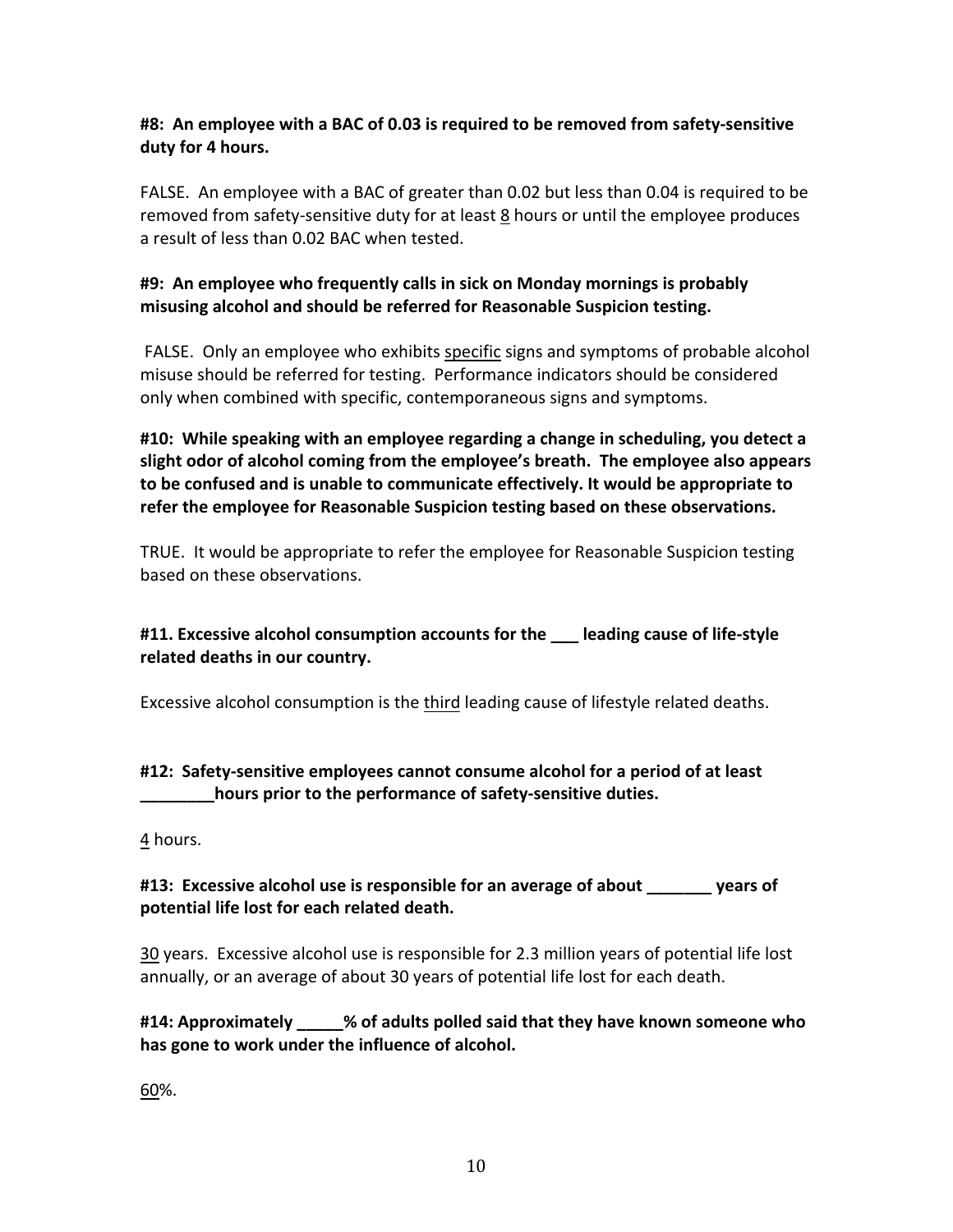# #15: **\eppertify Left Excited** with as little one drink in both men and **women.**

Cognitive functions are affected with as little as one drink. These are the intellectual processes that include, perception, thinking, reasoning, and remembering.

# #16: The easiest way to "sober someone up" is to:

- **A. Give)them)black)coffee)to)drink.**
- **B.** Put them to bed to "sleep it off."
- **C.** The passing of time is the only thing that will "sober someone up."

C. The passing of time is the only way that a person can become sober again. The body must metabolize the alcohol consumed and it does so at a rate of about one drink per hour.

#17: Which of the following is prohibited for consumption by a safety-sensitive employee while on duty or on call for duty?

- **))))A.)Chocolate)Bourbon)Barrels)**
- **))))B.))Sparks)Energy)Drink)**
- **))))C.))Listerine)Mouthwash**
- **))))D.))All)of)the)above**

D. All of these items are prohibited to be consumed by a safety-sensitive employee while on duty or on call for duty AND within 4hours of reporting for safety-sensitive duty.

#### #18: What is the approximate number of Americans that are suffering from alcohol dependency or alcoholism?

- **)))))A.))2)million**
- **)))))B.))7.4)million**
- **)))))C.))14.1)million**

C. It is estimated that 14.1 million Americans suffer from alcohol dependency or alcoholism.

#19: A BAC level of \_\_\_\_\_ or above is considered "over the legal limit" in all 50 states.

- **)))))A.))0.04)BAC**
- **)))))B.)).08)BAC**
- **)))))C.))0.10)BAC**

**B. 0.08 BAC.**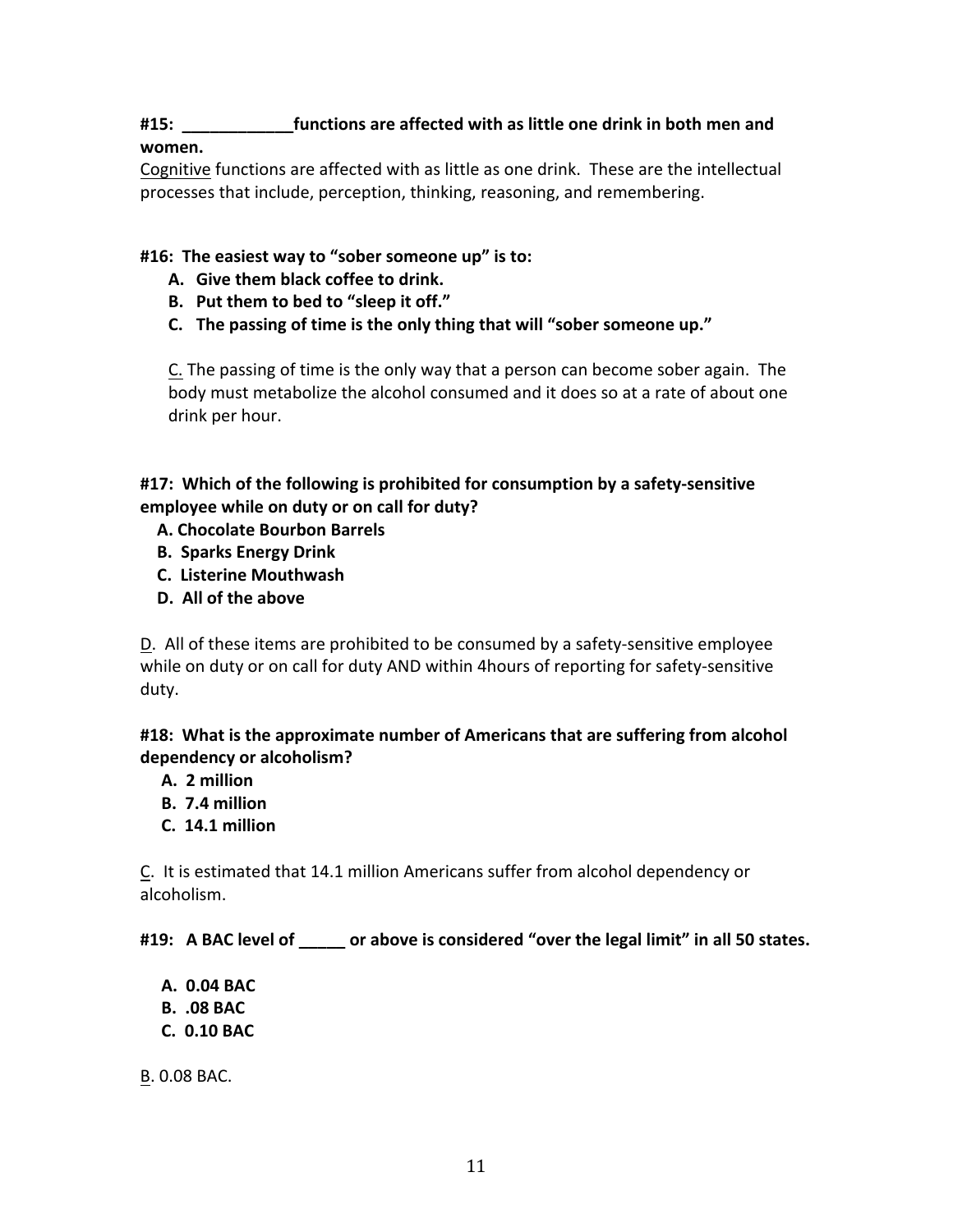#20: A BAC level of \_\_\_\_\_ or above is considered a "positive" result for safetysensitive employees when tested by their employer.

- **A. 0.04)BAC**
- **B. 0.08)BAC**
- **C. 0.10)BAC**

A. 0.04 BAC or greater is considered a "positive" test result for safety-sensitive employees when tested by their employer.

After reviewing the correct responses to Exercise 3, resume video.

When instructed to do so, pause video for Exercises 4 and 5.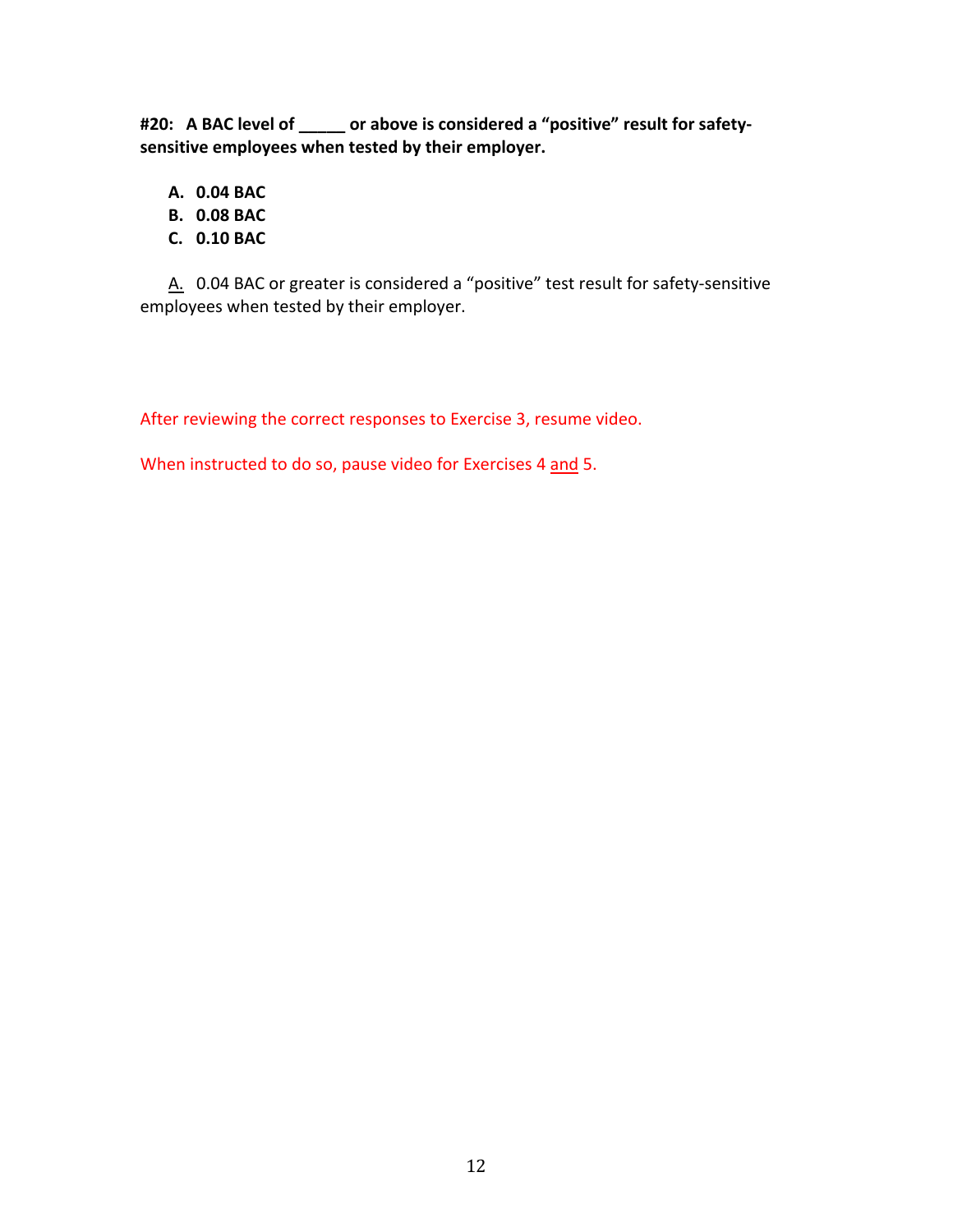Instruct participants to complete Exercise 4 in the workbook. Allow 5-7 minutes for this exercise and then 10 minutes for review of the correct responses. Total activity time: 15 minutes. After review, follow instructions for Exercise 5 (DO NOT RESUME VIDEO).

#### #1: FTA regulations require 2 trained supervisors to make a testing referral.

FALSE. FTA regulations require only 1 trained supervisor to make a referral for testing. An employer's policy cannot contradict this requirement.

#### #2: Supervisors need tangible proof of drug use or alcohol use before they have the authority to refer an employee for testing.

FALSE. Supervisors need only "reasonable suspicion" based on the training they have received and the specific and contemporaneous observations they have made.

#### **#3:** It is best to confront an employee whom you suspect is using prohibited drugs in a public area in front of witnesses, just in case things get out of control.

FALSE. It is best to be discreet and escort the employee to a private area to discuss your observations. Supervisors should be respectful and not accusatory.

#### #4: Documentation of the Reasonable Suspicion event is a requirement under FTA **regulations.**

TRUE. Documentation must remain on file for a period of no less than 2 years.

# #5: A supervisor who makes a Reasonable Suspicion testing referral will probably have to appear in court if the employee files a discrimination lawsuit against him or **her.**

FALSE. Supervisors should not fear lawsuits stemming from the referral of an employee for Reasonable Suspicion testing. All safety-sensitive employees are subject to the regulations that require testing when referred by a trained supervisor. As a trained supervisor you are not only AUTHORIZED but required make a testing referral when observations are made.

#### **#)6:))An)employee)referred)for)testing)can)choose)to)leave)work)for)the)day)and)be)** excused from the testing.

FALSE! When an employee is notified that he or she is being referred for Reasonable Suspicion testing, the testing must take place immediately. Employees who choose to leave before being tested are deemed to have refused the test. Refusing to submit to testing is deemed the same as a positive result.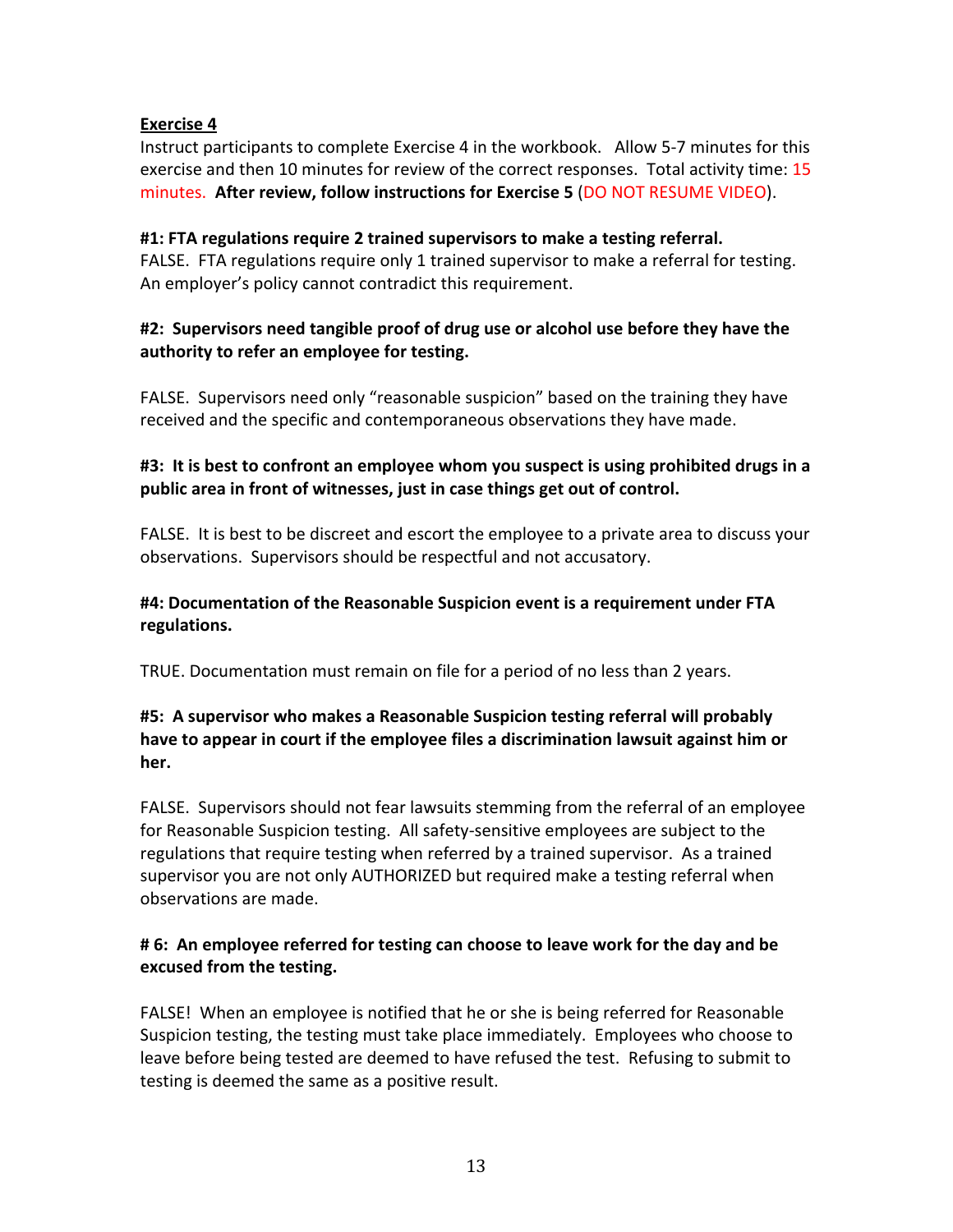#### **#7:))When)conducting)a)Reasonable)Suspicion)interview,)supervisors)must)remain)** calm and rational, even if the employee becomes confrontational.

TRUE. It is in the best interest of all parties involved for the supervisor to remain calm and in control at all times.

#### #8: If a supervisor refers an employee for Reasonable Suspicion testing, the decision is not final until agency administrators agree that the employee should be tested.

FALSE. Agency administrators should support a trained supervisor's decision to refer an employee for testing. To do otherwise would compromise the supervisor's authority and diminish the integrity of the Reasonable Suspicion process. A trained supervisor is authorized and responsible for being sure that the testing takes place.

# #9: A supervisor must allow an employee to seek third party representation during the testing process, if requested, even if the arrangements cannot be made **immediately.**

FALSE. Testing must proceed without delay. Supervisors can allow an employee to contact a representative, but the testing process must continue immediately.

# #10: An employee who provides a plausible explanation for the signs and symptoms observed by a trained supervisor should be given the "benefit of the doubt" and should not be referred for testing.

FALSE. Supervisors should proceed with testing the employee. Explain to the employee that Reasonable Suspicion testing is being used to "rule out" the possibility that the observations made are due to prohibited drug use or alcohol misuse.

Review answers to Exercise 4, then continue to Exercise 5.

DO NOT RESUME THE VIDEO YET, continue to Exercise 5.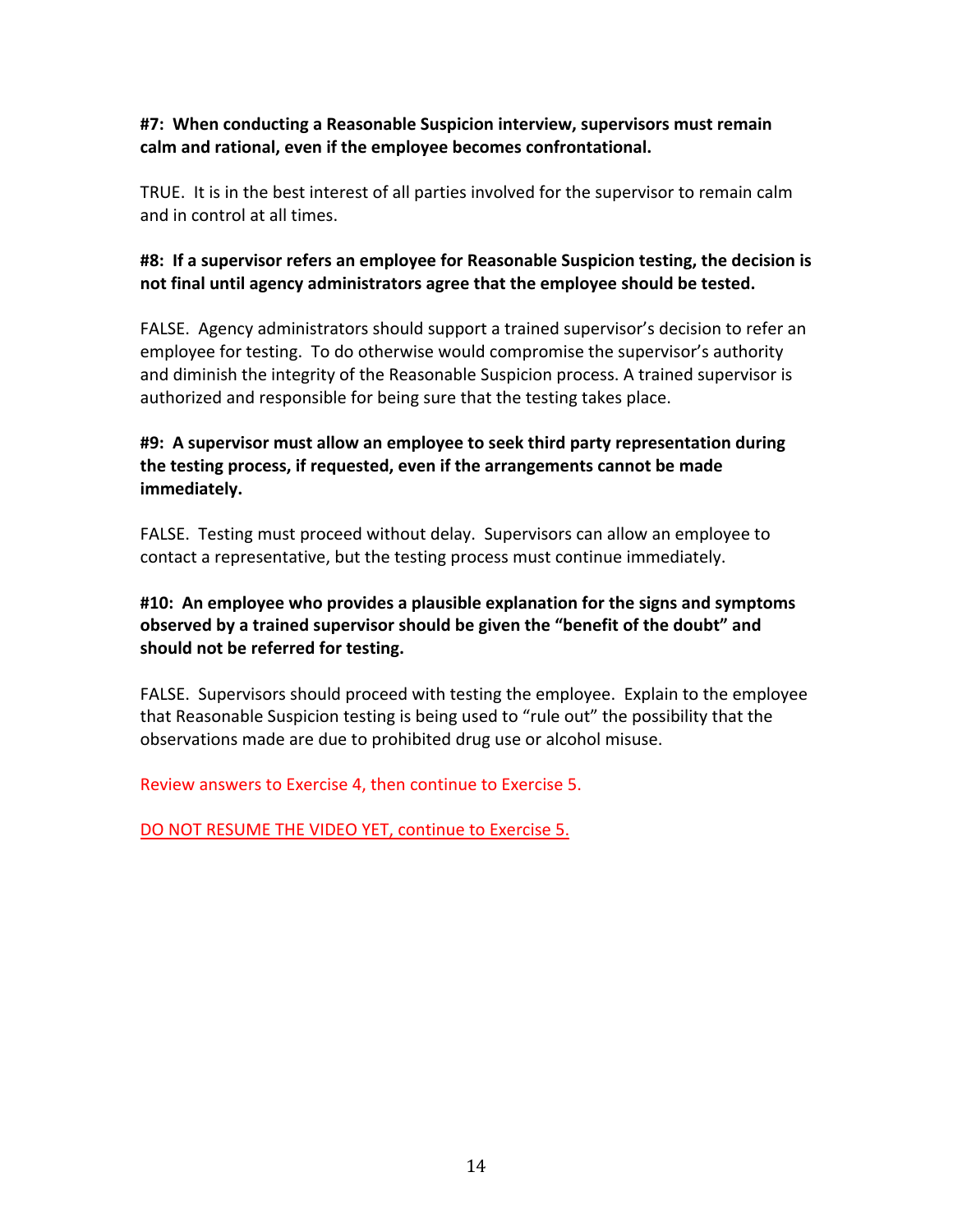In advance of the class, you should have completed the employer specific information on the next page.

It is critical that supervisors are empowered with the training, information and tools that are needed to carry out the responsibility of making testing referrals when observations are made. The information you share with the participants during this exercise is vital to the empowerment of the supervisor.

Read out loud the information you have inserted on the following page and ask the participants to record the information on pages 15 and 16 of their workbooks. Remind the participants that the workbooks are theirs to keep and can be used for future reference.

Do not rush through this segment of the training; allow the participants time to discuss any circumstances that they feel uncertain about. These are agency specifics that only you can provide. It's important that a supervisor is prepared with contact information for after hours testing, knows where he or she can locate the proper forms; is aware of whom to contact to transport an employee for the testing and where the testing takes place.

Allow for at least a 20-minute discussion on these items and the questions that may follow, and then resume video for closing segment.

**NOTE: The following chart is slightly larger in the participant workbook, to** allow additional room for the participant to insert notations.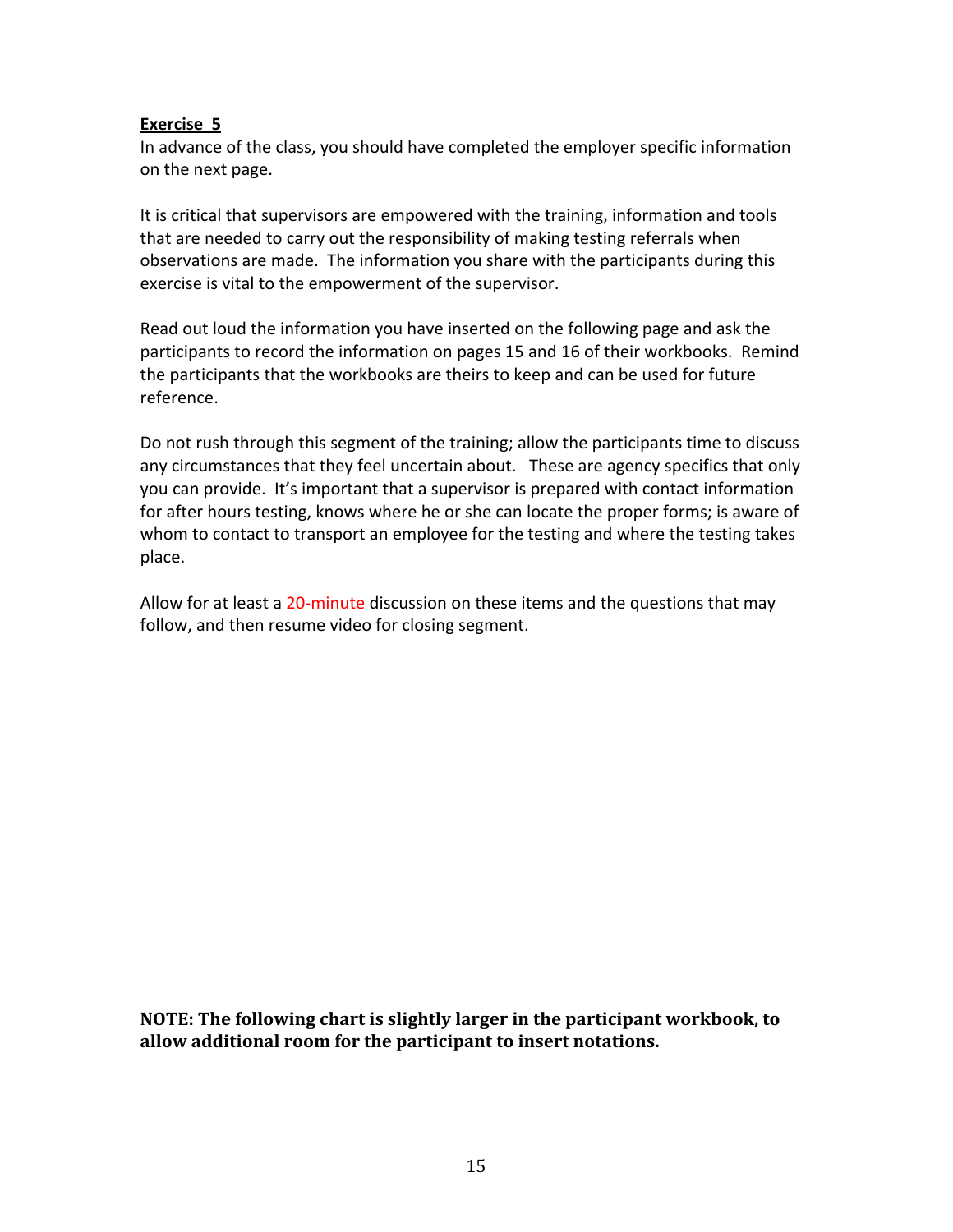| Our agency's drug and alcohol program contact is:                                                        | The address and phone number of the urine<br>collection facility we use is:                            |
|----------------------------------------------------------------------------------------------------------|--------------------------------------------------------------------------------------------------------|
| I can reach this individual by dialing:                                                                  | The address and phone number of the breath<br>alcohol testing facility we use is:                      |
| After making a reasonable suspicion testing<br>determination I should notify:                            | The telephone number for the after-hours testing<br>facility or mobile testing company that we use is: |
|                                                                                                          |                                                                                                        |
| I can reach this individual by dialing:                                                                  |                                                                                                        |
|                                                                                                          |                                                                                                        |
| Where can I get the documentation form I need to<br>fill out? (Have a sample of a blank form available). | Where do I get the form needed for a drug test<br>(Federal CCF)?                                       |
|                                                                                                          |                                                                                                        |
|                                                                                                          |                                                                                                        |
| If the employee refuses to be tested and leaves in<br>their own vehicle I should:                        | If the employee tries to "punch out" for their shift,<br>to avoid testing, I should:                   |
|                                                                                                          |                                                                                                        |
|                                                                                                          |                                                                                                        |
| If there is another supervisor on duty who does not<br>agree with my observations, do I still test?      | Will management support my decision to test, even<br>if the results come back negative?                |
| Yes. Per FTA regulation, you must proceed                                                                |                                                                                                        |
| with testing based on your observations.                                                                 |                                                                                                        |
|                                                                                                          |                                                                                                        |
|                                                                                                          |                                                                                                        |
| Do I escort the employee to the testing site or does<br>someone else need to do that? If so, who?        | If the employee becomes irate and creates a<br>violent situation, do I notify law enforcement?         |
|                                                                                                          |                                                                                                        |
|                                                                                                          |                                                                                                        |
|                                                                                                          |                                                                                                        |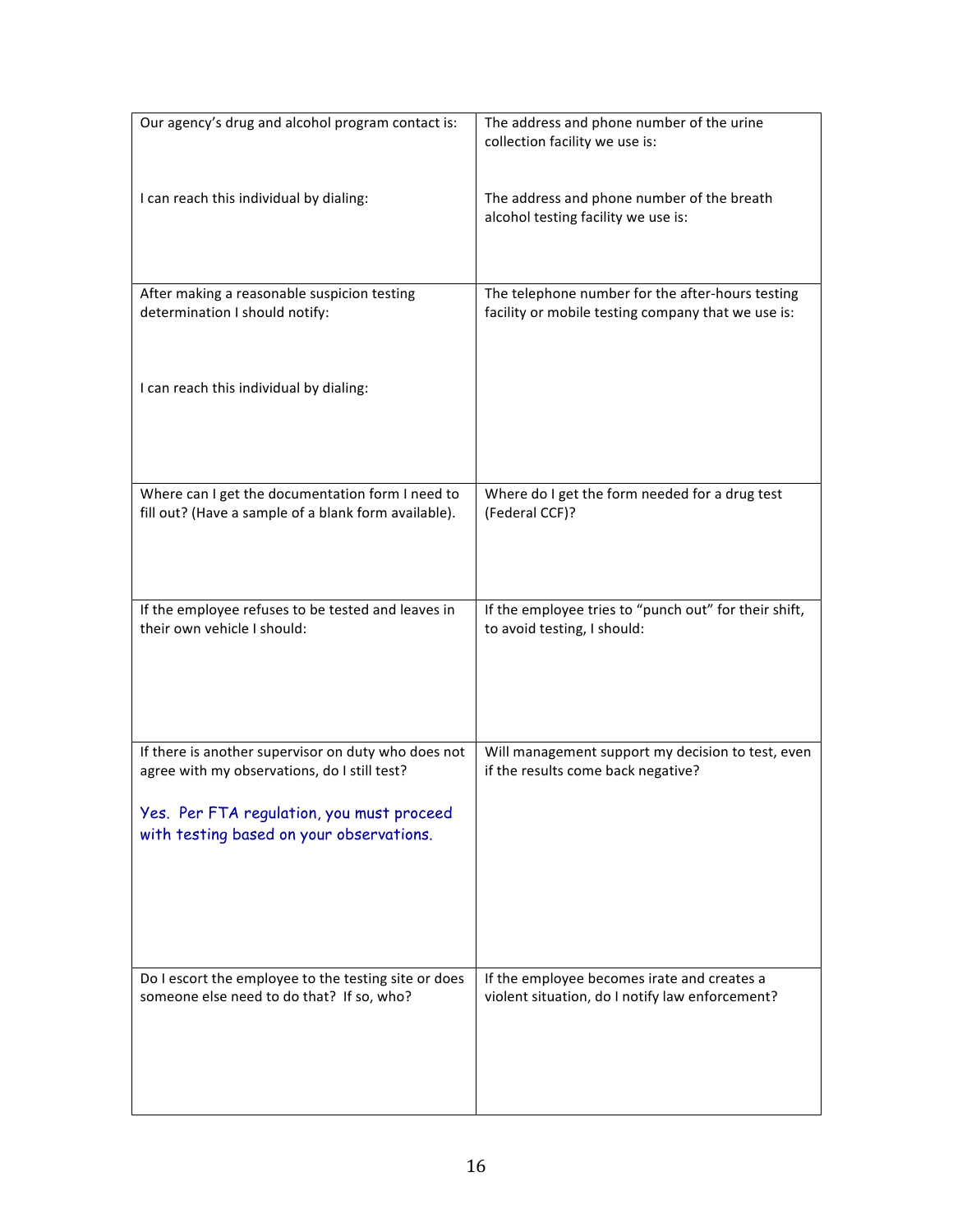| What do I do if the employee refuses to be tested<br>until his union representation arrives?                                                                            | Should I have another supervisor or other company<br>official with me when I conduct the reasonable<br>suspicion interview (if possible)? |
|-------------------------------------------------------------------------------------------------------------------------------------------------------------------------|-------------------------------------------------------------------------------------------------------------------------------------------|
| You must proceed with testing. The<br>employee will be deemed to have refused the<br>test if they do not cooperate. Do not wait<br>for the union rep. (per regulations) |                                                                                                                                           |

#### AFTER DISSCUSSION; RESUME VIDEO FOR THE CLOSING SEGMENT.

#### **When video has ended:**

Thank the participants for their cooperation and attention, give participants the opportunity to ask any final questions and address the questions as best you can.

If questions arise that you do not feel confident in answering, jot down the question and let the participant know that you will get back to them with a response. You may contact Diana Byrnes (byrnes@cutr.usf.edu) for assistance in correctly responding to a participant's question.

Disseminate a certificate of successful completion to each attendee.

Retain the "sign in sheet", a copy of the training materials; including the DVD, participant manual and instructor guide; for a minimum of two years (it is recommended that you keep these items indefinitely.)

Congratulations Instructor!

Diana Byrnes, C-SAPA Center for Urban Transportation Research University of South Florida 4202 E. Fowler Avenue, CUT 100 Tampa, FL 33620 813-426-6980 byrnes@cutr.usf.edu